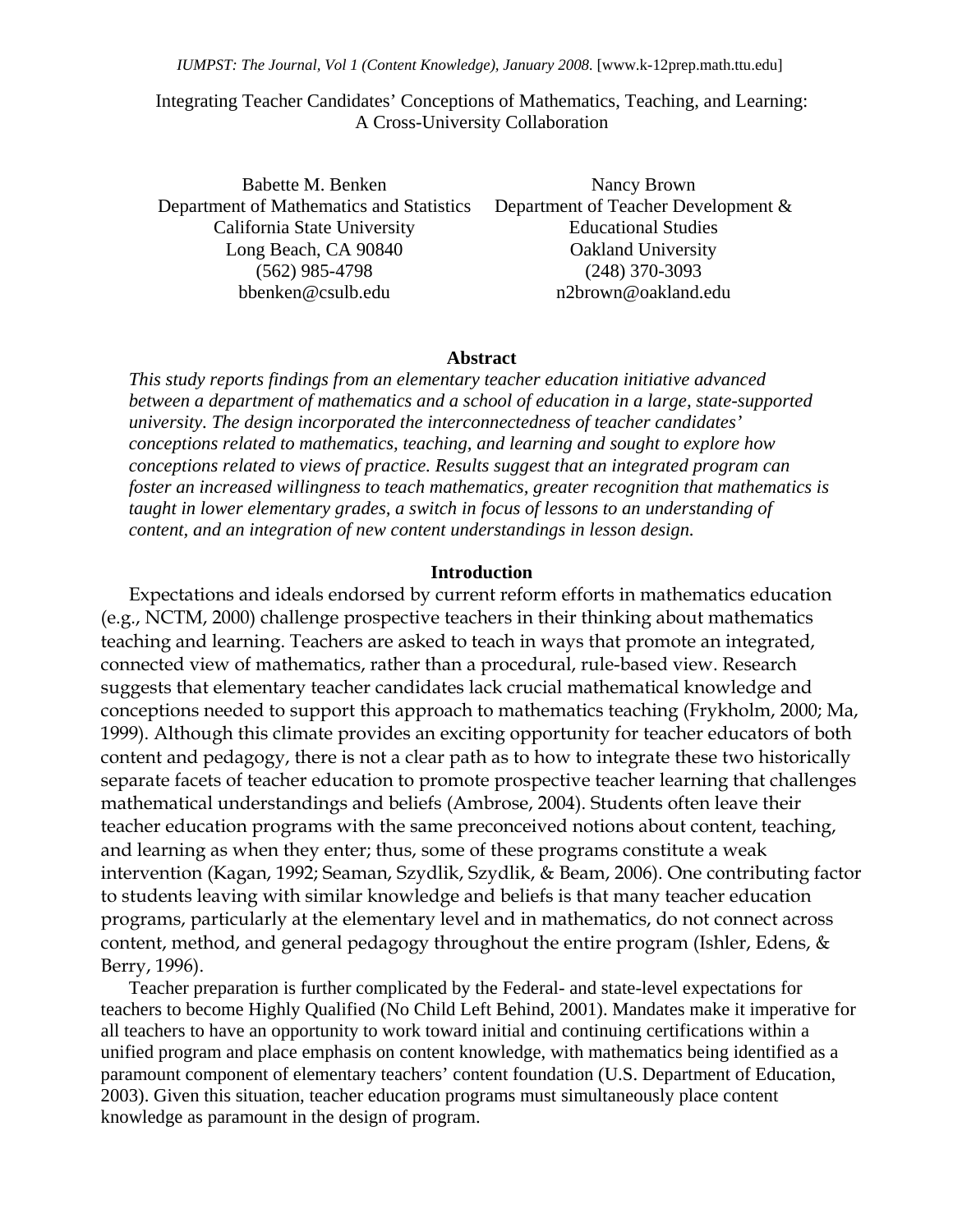This paper describes our response to this critical time in teacher education. Specifically, we generated a theoretically grounded initiative to facilitate connections between content and pedagogy by challenging teacher candidates' conceptual understandings and views toward mathematics, teaching, and learning. This re-conceptualization of program design is the result of our efforts (two teacher educators–one in a department of mathematics and one in a school of education) to integrate mathematics content, general pedagogy, and mathematics methodology courses. Although students in elementary education programs traditionally take courses in mathematics, general pedagogy, and mathematics education, often these courses do not systematically stress conceptual understanding of content and its connection to the teaching of mathematics, which is the central focus of current K-12 reform efforts (e.g., NCTM, 2000) and government mandates. Furthermore, many programs do not make conceptual understandings explicit enough to challenge previous misconceptions and beliefs of mathematics (Borko & Putnam, 1996). They do not place these new understandings of mathematics within the larger context of being a teacher (e.g., Ball, Lubienski, & Mewborn, 2001).

In this paper, we report findings about the transformation of teacher candidates' conceptions and reflect on the important role that program goals and structures played in that process. We are defining *conceptions* to include a teacher's knowledge, beliefs, and understandings about mathematics and mathematics teaching which frame his or her thinking and decision-making as it relates to practice (Lloyd & Wilson, 1998). To accomplish our aim we investigated the following question: *What changes occur in teacher candidates' conceptions toward mathematics, toward teaching, and toward learning during their tenure in this program?* 

### **Theoretical Framework**

Throughout our experiences as teacher educators we, like many others, watched our students struggle with how to balance their mathematical anxiety and narrow view toward mathematics with their professed desire to teach in ways that allow for conceptual understanding of subject matter and active learning (Borko, Davinroy, Bliem, & Cumbo, 2000; Thompson, 1992). Often in mathematics methods courses teacher candidates claim to have developed knowledge and beliefs that support the current reform efforts; however, during practice teaching they struggle to enact their stated ideals and often revert to practices that are aligned with their deeply held conceptions (Wilson & Goldenberg, 1998).

Beliefs that teachers hold during their schooling years are difficult to change (Philipp, 2007). Research on teacher change indicates that programs can facilitate changes in teachers' thinking within the context of educational reform (e.g., Richardson & Placier, 2001). As Kagan (1992) noted after observing pre-service teachers, "If a program is to promote growth among novices, it must require them to make their pre-existing personal beliefs explicit; it must challenge the adequacy of those beliefs; and it must give novices extended opportunities to examine, elaborate, and integrate new information into their existing belief system. In short, pre-service teachers need opportunities to make knowledge their own" (p. 77). This paper acknowledges the interconnectedness of beliefs related to mathematics, teaching, and learning, and attempts to make sense of how these beliefs connect to knowledge and practice, thus ultimately impacting candidates' ability to expand their vision of mathematics teaching. Our study therefore uniquely contributes to the literature on teacher development and change through the integration of this complex relationship in both program and research design.

As noted earlier, within teacher development programs a teacher's content knowledge is critical and must be placed as priority. Hill, Rowan and Ball (2005) found that "teachers' mathematical knowledge was significantly related to student achievement gains" in elementary classrooms (p. 371). However, programs must examine the type of mathematical content that is explored, as well as the explicit links they make to pedagogy. Ball and colleagues (2001, 2005) cite the importance of *knowing mathematics for teaching*, which encompasses all of the knowledge required to teach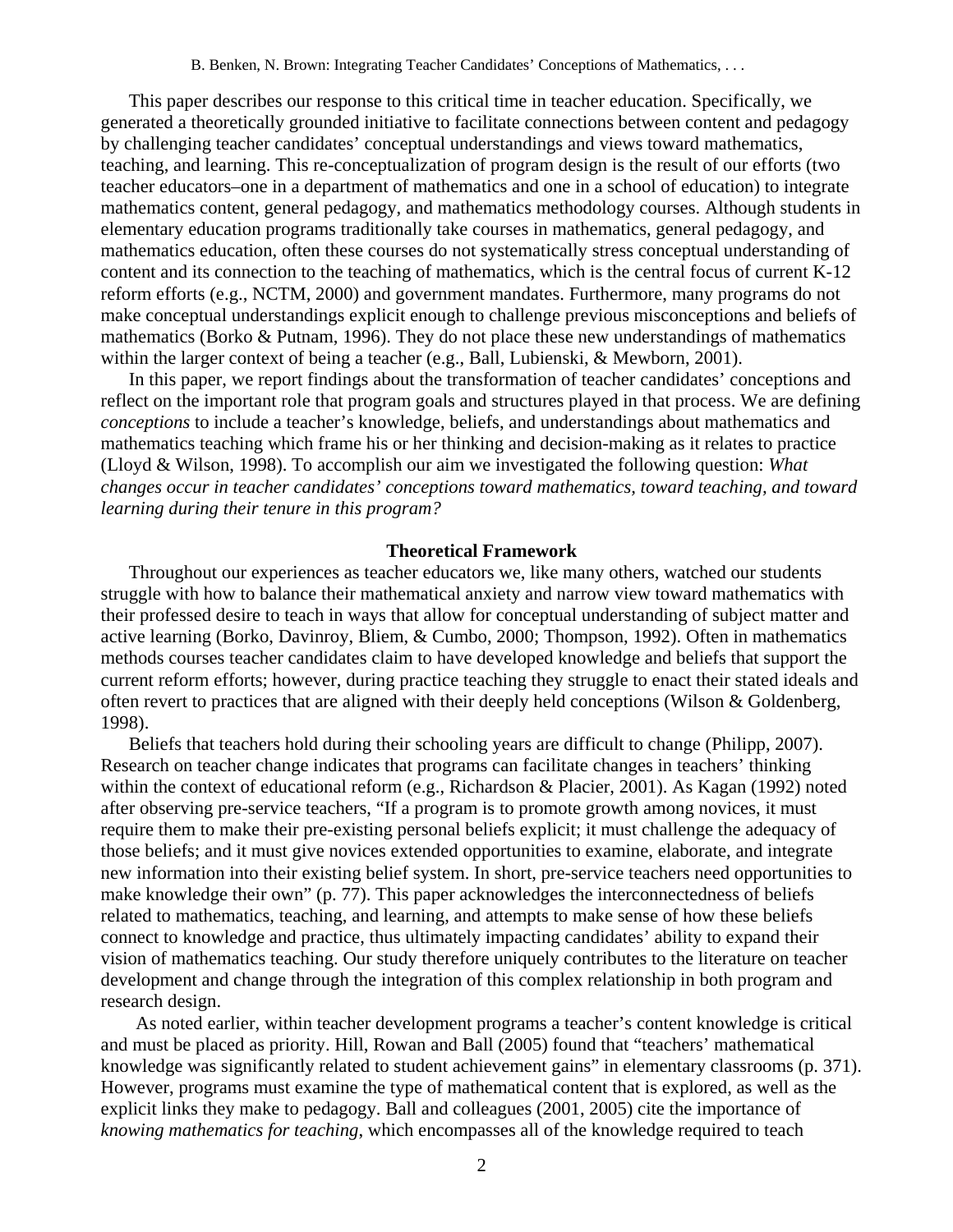mathematics effectively. From a programmatic standpoint, this perspective suggests that programs should provide opportunities for prospective teachers to learn mathematics around specific content and teaching situations that may arise in their future practice. Consequently, they urge teacher education programs to study how differences in integrating all areas of knowledge (pedagogy, mathematics, teaching of mathematics) influence teacher learning and ultimately student achievement (Ball, Hill, & Bass, 2005). With this study of our integrated initiative we aim to begin to respond to this "contemporary challenge" (p. 45).

Our overarching goal is to improve the effectiveness of mathematics teaching as it impacts student learning by focusing on the link between our integrated program and teacher candidates' learning. Research suggests that teachers can serve as the primary catalyst for change in students' learning (Borko & Putnam, 1996). Furthermore, it is our belief, and the finding of many studies, that effective teacher development can be an invaluable foundation for high-quality, reform-oriented teaching that leads to improved student achievement (e.g., Darling-Hammond & Youngs, 2002). As Darling-Hammond (2000) urged, "...teacher preparation and certification are by far the strongest correlates of student achievement in reading and mathematics," (p. 27).

This study examined candidates' conceptions, which included both knowledge and beliefs. For example, teachers' content knowledge must be flexible enough to allow them to make connections, conjectures, and validations of ideas (Anderson, 1989; Borko, 2004). Research suggests that teachers' knowledge of and beliefs about mathematics are related in powerful ways (e.g., Putnam, Heaton, Prawat, & Remillard, 1992; Wilson & Cooney, 2002). Lloyd and Wilson (1998) suggest that flexible and well-organized conceptions are necessary to implement mathematics teaching that is aligned with reform ideals.

Furthermore, a teacher's knowledge of general pedagogy has not been historically acknowledged as critical in building effective mathematics practice (Hiebert, Morris, & Glass, 2003). We conjectured that general conceptions about teaching and learning were intimately connected to candidates' views of mathematics and mathematics teaching, and therefore our project highlighted the richness and eventual impact of this symbiotic relationship. Our effort addressed the connections between pedagogical and content knowledge early and jointly within the elementary education program experience at our then common university. Building on the work that other researchers have done within an integrated approach to program (e.g., Hubbard & Abell, 2005), we have provided our students with models of what conceptually-based instruction looks like, as well as opportunities to understand mathematics within a teaching context through a blending of both content and method early and consistently within our across-university experience.

### **Context**

This study took place at a large, mid-western university serving over 17,000 students. With more than 300 elementary education undergraduates graduating per year, the elementary education program is considered a substantial program both within the university and across the country. Within the required elementary teacher education courses, there were three primary courses within which we focused our efforts related to mathematics education reform: a mathematics content course (Math), a pedagogy course in general instructional design and assessment (Ed), and a mathematics methods course (Method). These courses represented our university's commitment to crossdepartmental education; the two methods courses were offered in our School of Education, while the content course was offered within the Department of Mathematics and Statistics in the College of Arts and Sciences.

The goal of our initiative was to create an integrated, elementary teacher education program that addressed and developed teacher candidates' conceptions of mathematics, teaching, and related to learning as a systemic objective. We aligned previously disconnected courses in mathematical content, general pedagogy, and mathematics methodology throughout the required mathematics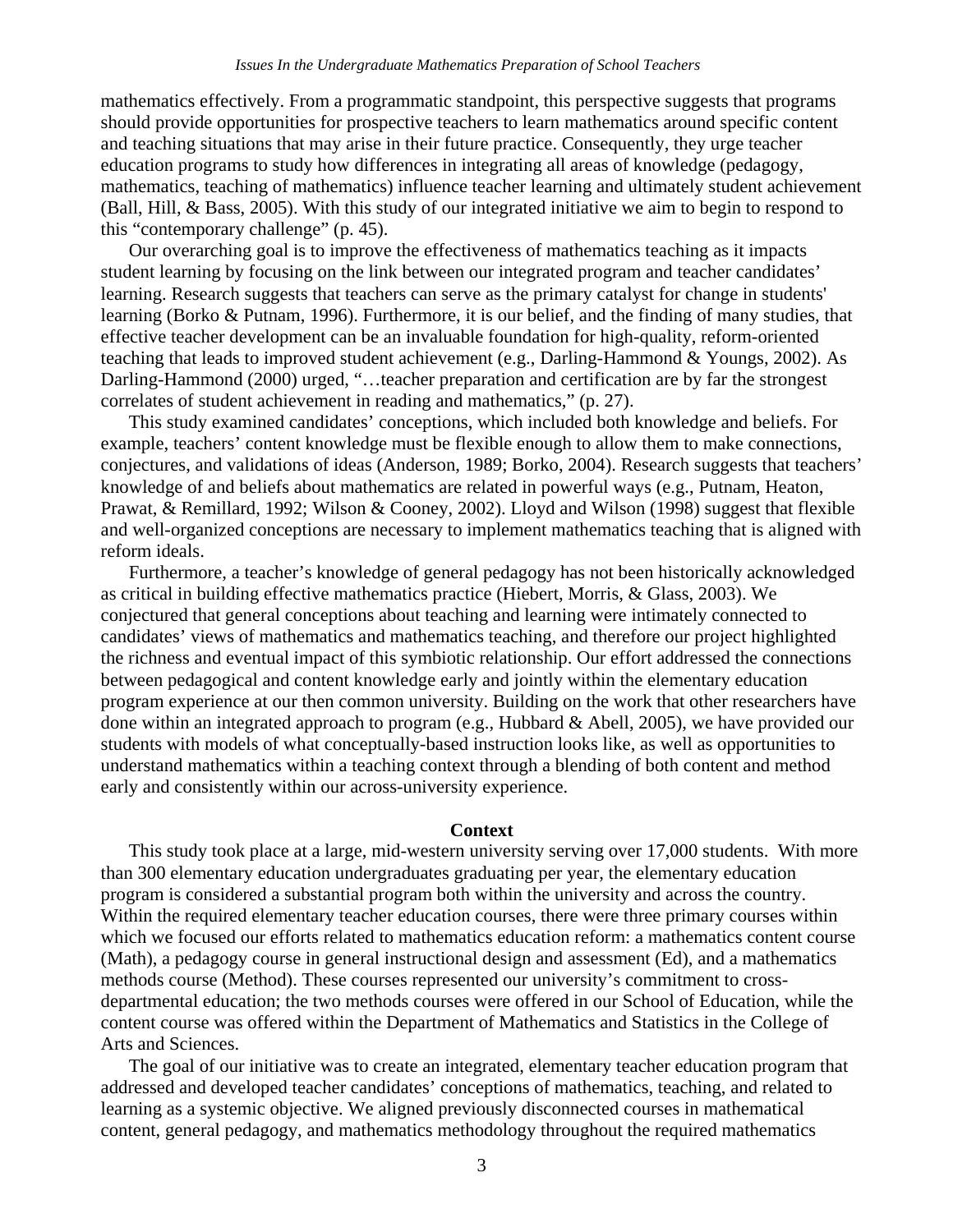B. Benken, N. Brown: Integrating Teacher Candidates' Conceptions of Mathematics, . . .

strand. By linking the goals for our, the primary investigators', courses (*experimental sections*) early in the professional development sequence, we sought to build a conceptually-based lens toward teaching and learning that could frame teacher candidates' entire program. We sought to combat the traditional dilemma faced in one-semester mathematics methodology courses, primarily not having enough time to foster new conceptions. Additionally, we recognized the need to address and develop teacher candidates' beliefs and knowledge as a systemic objective earlier in, as well as throughout the program and across units. Using the mathematics strand as the content context, we anticipated that teacher candidates' general views about teaching and learning would be simultaneously influenced.

Teaching the same group of elementary education students provided us, the authors and researchers, the unique opportunity to consistently develop teacher candidates' thinking on our shared views, which then served as the foundation from which we generated course goals. These goals included active knowledge construction, opportunities for on-going reflection, a focus on enduring mathematical understandings, modeling teaching practices that support these tenants, as well as aligning course goals with authentic activities (e.g., Stein, Smith, Henningsen, & Silver, 2000).

# *Sample course activities*

We designed activities for all experimental sections to challenge existing conceptions and facilitate beginning recognition of the connection between being a learner of mathematics and a teacher. For example, in Math teacher candidates developed a Mathematics Project (see Figure 1) that promoted attention to underlying K-8 concepts as addressed in the NCTM Principles and Standards (2000) that are typically difficult for students.

# **Figure 1***: Math—Sample Mathematics Project Question This question appeared on a survey developed as part of the RADIATE (Research and Development Initiatives Applied to Teacher Education) Project funded by the Eisenhower Foundation.*

Imagine that one of your students comes to class very excited. Susan explains that she has discovered that as the perimeter of a rectangle increases the area also increases. Susan shows you this picture to prove what she is saying:



(a) Argue whether or not Susan is correct. Be sure to provide a clear and thorough explanation with examples.

(b) How might you then respond to Susan? Try to be specific and include examples, if relevant. For example, you might discuss what you would say to Susan, examples you would provide her, and/or how you might then follow-up with the whole class.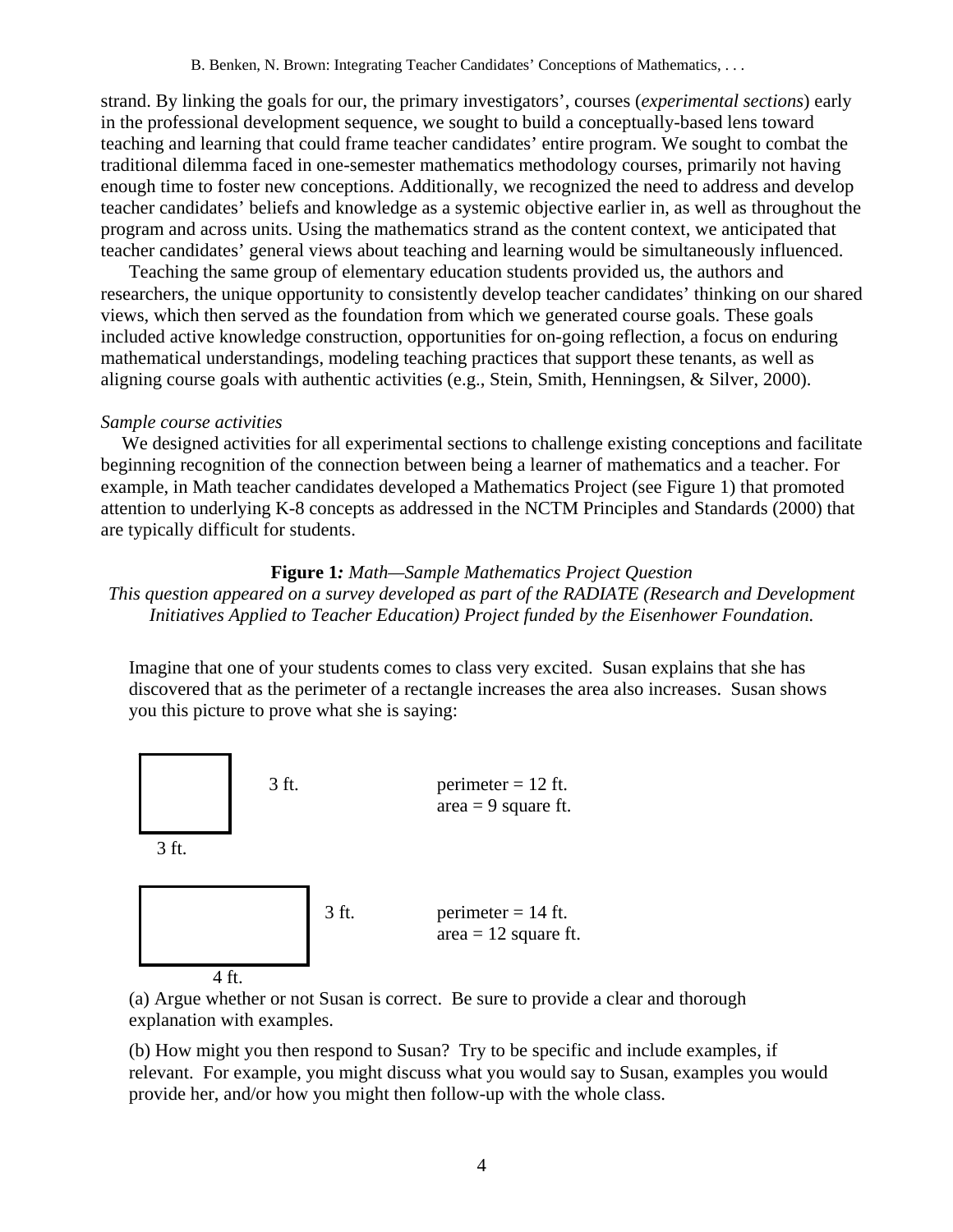The goal was to collaboratively explore concepts central to this course (e.g., problem solving, fractions, base number systems) through activities that linked candidates' growing understandings to thinking about how they will teach.

In Ed, teacher candidates generated an Authentic Unit Design in which scaffolded assignments led to the creation of an authentic unit incorporating the content standards outlined in their state's curriculum framework (see Figure 2). In this activity candidates were required to use their knowledge of mathematics to determine what specific concepts and skills they wanted students to learn with their unit, as well as align their choices and parallel assessments with state, and therefore national, recommendations for both content and pedagogy.

# **Figure 2***: Ed Course—Scaffolded Project Example*

The purpose of this series of assignments is to enable prospective teachers to design instruction and assessment that promote enduring understanding. This work will be based on approaches discussed in class, including backwards design as elaborated in your text, *Understanding by Design* (Wiggins & McTigh, 2005).

# Assignment #1

Choose a state curriculum standard. Explain the desired results (understandings, knowledge and skills) students must have to meet that Benchmark and Standard.

# Assignment #2

Describe an authentic assessment you can use in your classroom that will provide you evidence that your students meet your desired results outlined in Assignment #1.

# Assignment #3

Design an authentic unit of study that focuses on conceptual understanding. This unit should include all lessons and artifacts that will enable students to achieve your desired results (Assignment #1) as evidenced by your generated assessment in Assignment #2

As part of our program we consciously linked these courses. This integration centered on using consistent language to describe both aspects of content and pedagogy, making explicit the connections between being a learner of content and a teacher of that same content, and requiring candidates to utilize what they had or were simultaneously learning in Math to design the final unit in Ed. We strove to accomplish the following goals: (1) help candidates use new understandings of concepts to solve problems as learners of mathematics, (2) facilitate candidates' understanding of how to design instruction that promotes conceptual understanding as prospective teachers, (3) provide opportunities for reflecting on and discussing how to connect understandings of mathematics and pedagogy to practice, and (4) assist candidates in the on-going process of how to examine their growing conceptions and pedagogical choices.

# **Participants and Data Sources**

Participants were elementary education students, with Table 1 delineating number of participants in each course, including differences among experimental and nonexperimental sections. Within the content course (Math) and general pedagogy course (Ed) we taught certain sections (referred to as *experimental*, or "E"). Sections taught by other fulltime faculty are referred to as *status pro quo*, or "S." While some participants participated in E sections for both courses, others were only in one E section, and a final group ended up in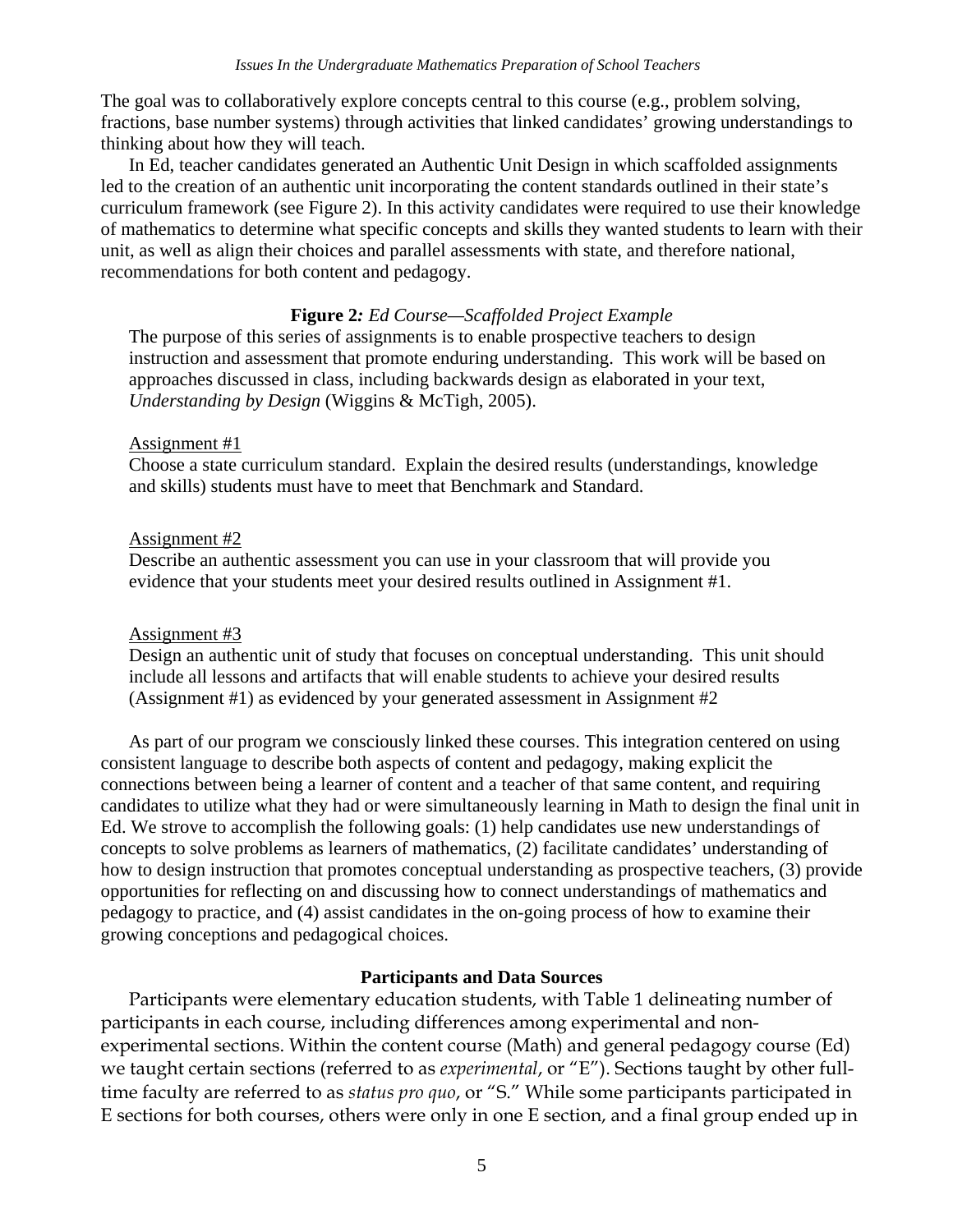S sections for both courses. In *Results,* we discuss findings relative to these sorted groups within the first year only (3 semesters) of the study. Findings relative to the mathematics methods course are explored in another paper.

|              | Semester<br>(Fall) | Semester 2<br>(Winter) | Semester 3<br>(Spring) | Semester 4<br>(Fall) |
|--------------|--------------------|------------------------|------------------------|----------------------|
| Math $(E)$   | 60                 | 56                     | XX                     | XX                   |
| Math $(S)$   | 73                 | 32                     | XX                     | XX                   |
| Ed(E)        | 41                 | 42                     | XX                     | XX                   |
| Ed(S)        | 54                 | 52                     | 28                     | XX                   |
| Method $(E)$ | XX                 | XX                     | XX                     |                      |

**Table 1:** *Number of Participants by Course and Semester*

Primary data sources included: beliefs surveys, content exams, course artifacts, and interviews. Belief surveys (Likert-type scale [1-5] and open response questions) were distributed to participants in all sections at the beginning and end of Math and Ed. All students regardless of section type (E or S) received the same surveys. Math and Ed surveys differed slightly, as they attempted to garner information about beliefs specific to the type of knowledge in the course. The Math survey collected information about participants' overarching conceptions related to mathematics and its teaching. The Ed survey asked participants to elaborate conceptions about teaching and learning. Questions included: "Mathematics involves mostly facts and procedures to be learned," and "It is important for teachers to have a thorough understanding of the subject he/she is teaching."

End of course surveys were similar to beginning surveys. We additionally asked participants to reflect on their experiences related to specific activities, and how courses may have influenced their conceptions. Administering surveys at the beginning and end of these courses allowed us to interpret changes in individual participants' conceptions, compare across individuals throughout the program, and compare between E and S sections.

Content exams were administered at the beginning and end of all Math sections to better understand participants' background preparation of and growth in understandings. End of course final exams differed for each section, with the experimental section exam providing more opportunities for participants to explain their understandings and articulate how their knowledge of mathematical concepts connected to how they will teach those concepts. Research artifacts included course assignments, teacher-researcher course notes for experimental sections, and researcher journals.

At the end of the first year, we conducted semi-structured interviews with a subset of participants (those who were in E sections for both courses and volunteered participation) to gain a richer understanding of participants' conceptions. All interviews were audio-taped and transcribed. The goal here was to make sure that we had interpreted their survey responses correctly and had arrived at a common ground. Additionally, we wanted to learn more about motivations behind responses, particularly those responses that were different from the norm.

### **Analysis: Three Phases**

#### *Phase One*

We analyzed qualitative data using *direct interpretation* (Stake, 1995) to illuminate emergent themes and patterns to understand the substantive changes in teacher candidates' thinking. For example, coding illustrated what changes occurred in participants' conceptions of mathematics, teaching, and learning.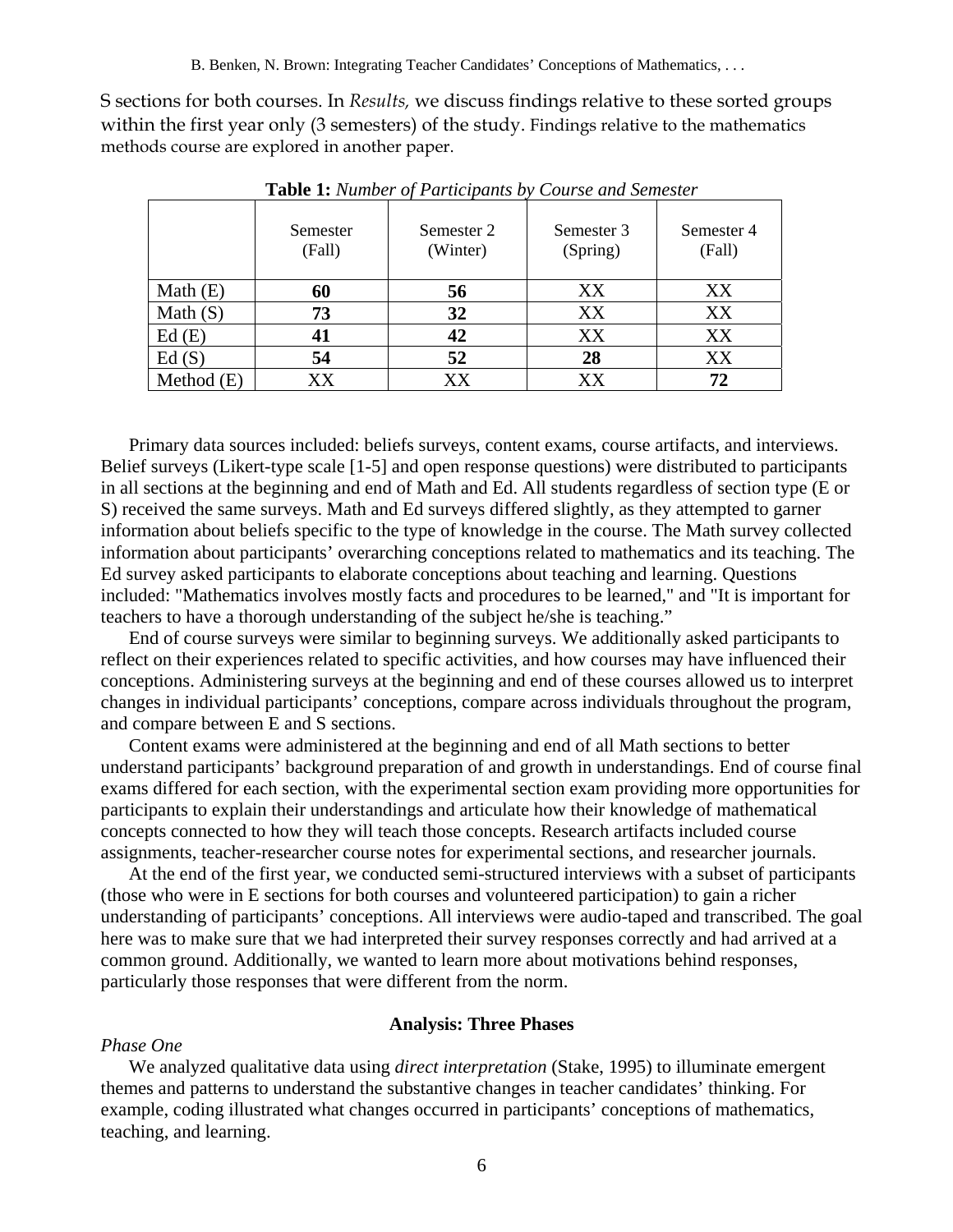In Table 2 we provide coded categories with participant examples that later link to ideas presented in results.

| <b>Research Question</b>     | <b>Coded Categories</b>                                           | <b>Examples from Data</b>                                                  |  |
|------------------------------|-------------------------------------------------------------------|----------------------------------------------------------------------------|--|
| <b>Themes</b><br>Mathematics | (1) Views of mathematics as a                                     | (1) Math involves mostly facts and                                         |  |
|                              | discipline                                                        | procedures that have to be learned<br>[commonly selected pre-survey        |  |
|                              |                                                                   | item in most sections of Math]                                             |  |
|                              | (2) Views of mathematics                                          | (2) "Math can be difficult for some                                        |  |
|                              | teaching and learning                                             | people, and a few never catch on."<br>[Math (E), post-survey]              |  |
|                              | (3) Conceptual understanding of                                   | (3) "I have a better understanding                                         |  |
|                              | mathematics                                                       | of why we can do certain things in<br>math, i.e., cross multiply." [Math   |  |
|                              |                                                                   | (E), post-survey]                                                          |  |
|                              | (4) Disposition toward<br>mathematics                             | (4) "Math is still challenging, but it<br>now seems fun." [Math (E), post- |  |
|                              |                                                                   | survey]                                                                    |  |
| Teaching                     | (1) General views of good                                         | (1) "Subjects can be made into fun                                         |  |
|                              | teaching, including assessment<br>(2) Understanding of importance | projects." [Ed (C), post-survey]<br>(2) "I think that subjects that I have |  |
|                              | of content                                                        | a greater understanding in will be                                         |  |
|                              |                                                                   | easier for me to teach." [Ed (E),<br>post-survey]                          |  |
|                              | (3) Disposition toward teaching                                   | (3) "A good teacher is a life-long                                         |  |
|                              |                                                                   | learner." [Ed (E), post-survey]                                            |  |
| Learning                     | (1) General views of how                                          | (1) "Hands-on learning is best,                                            |  |
|                              | students best learn                                               | except for math." $[Ed (E), course]$<br>artifact]                          |  |
|                              | (2) Understanding of the role of                                  | $(2)$ "If the content of the subject is                                    |  |
|                              | the teacher in learning process                                   | boring to the teacher, she is not                                          |  |
|                              |                                                                   | going to present the subject in an<br>exciting and unique manner." [Ed     |  |
|                              |                                                                   | $(C)$ , post-survey]                                                       |  |
|                              | (3) Recognition of the importance                                 | (3) "I now see that understanding                                          |  |
|                              | of their learning experience in<br>future practice                | division at a deeper level will allow<br>me to better explain and show     |  |
|                              |                                                                   | examples for problems, especially                                          |  |
|                              |                                                                   | those with fractions." [Math (E),                                          |  |
|                              |                                                                   | course artifact]                                                           |  |

**Table 2**: *Coded Data Examples*

To analyze change, we calculated means and standard deviations on content exams and percentage responses on multiple-choice beliefs survey questions; relevant quantitative findings are provided in *Results*.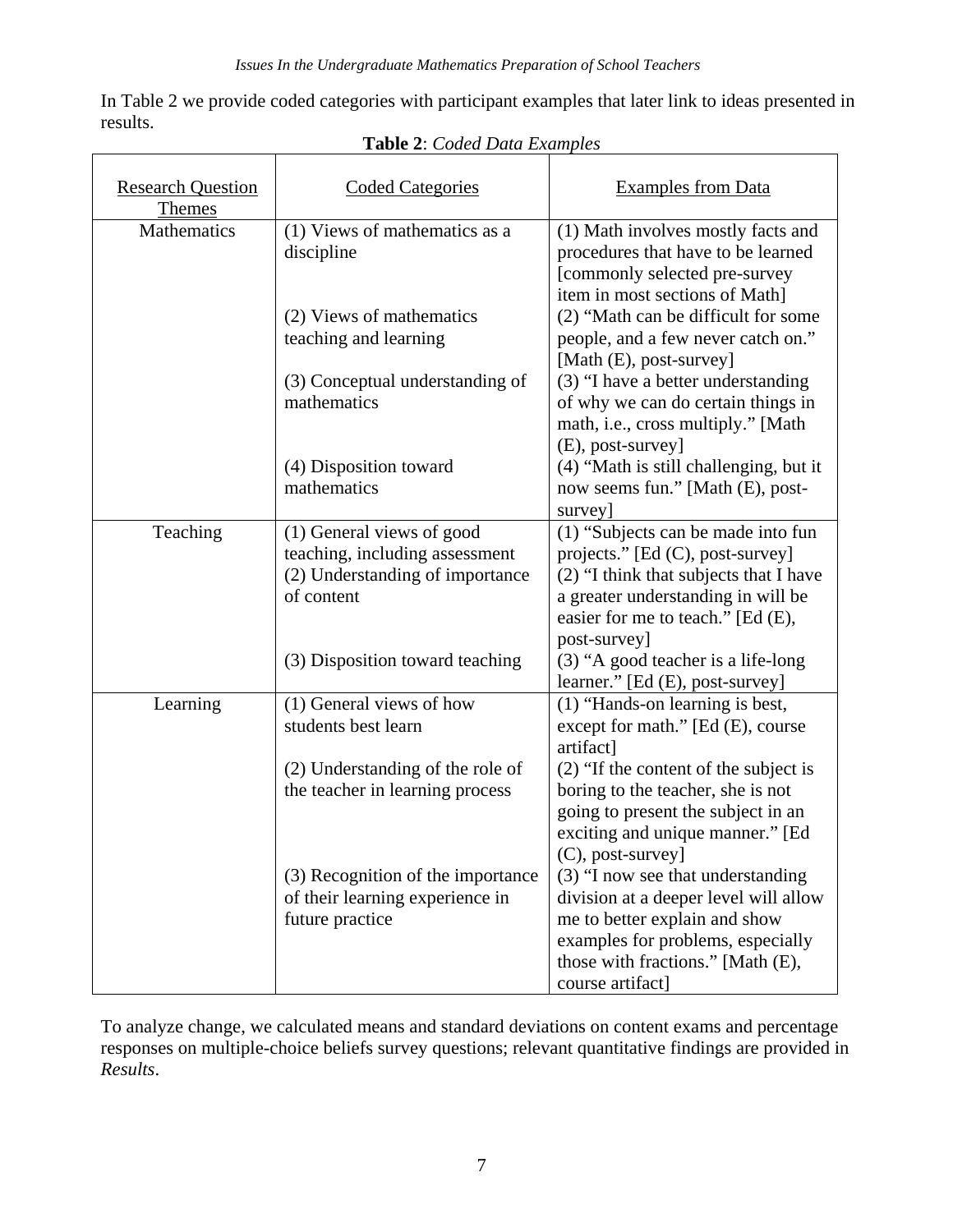#### *Phase Two*

We *aggregated* (Stake, 1995) data across individuals to glean growth in understandings within each course. From this process we generated *guiding principles* that served as a frame to make comparisons within and across sections. Additionally, we kept analysis at the individual level so that case studies could be generated throughout the program experience.

### *Phase Three*

We used results from the second phase to make comparisons among course sections; we paid particular attention to experimental versus control sections. In essence, we conducted analysis at three levels: individual student, course section, and program design. Within this final stage we also compared researchers' findings revealed through course notes and journals to what was learned in analysis related to the first research question. This process helped us to cross-validate themes generated initially in phase one and reflect on the whole program.

We addressed issues of validity and reliability by performing the following: (1) triangulated data by using multiple sources, (2) coded data independently (two researchers), allowing for crossvalidation of results (inter-rater reliability resulted in 92% agreement), (3) verified our interpretations using *member-checking* (Stake, 1995), and (4) coded systematically and inherently through the multistage nature of the research project.

### **Results**

We organize results around our research question: *What changes occur in teacher candidates' conceptions toward mathematics, toward teaching, and toward learning during their tenure in this program?* Within this question we elaborate *guiding principles* that encompassed the ideas, each including multiple understandings related in complex ways, which appeared most frequently and significantly throughout the analysis of data.

Results suggest that most (~85%) of the candidates in E sections changed their conceptions toward mathematics, teaching and learning. Four guiding principles illuminate this change: (1) *Understanding of the connection between content and practice*, (2) *Views of mathematics as a discipline*, (3) *Translation of the learning experience to practice*, and (4) *Affective perspectives toward mathematics, teaching, and learning*.

# *Understanding of the Connection Between Content and Practice*

Within this first principle, three participant ideas became salient: (1) recognition that their own content knowledge will impact how they will teach that content, (2) inclusion of content knowledge as a focus of their instruction, and (3) understanding that content knowledge is a central attribute of being a "good" teacher. Related to the first idea, participants in E sections recognized that their own understanding of content is critical to the design and implementation of instruction. As one participant stated, "We all have different ideas about different subjects, and everything we teach will be influenced by our own understandings and beliefs about that subject," [Ed (E), post-survey]. This revelation was echoed by many students during class and within Ed assignments. As one participant actively bellowed in class while trying to complete her unit plan on operations with integers, "Oh, [shoot], I guess I have to really understand this before I can finish this plan," [teacher-researcher journal, Ed (E)]. She, like many others, came to recognize that her lack of content understanding inhibited her ability to complete a lesson plan that was aligned with reform suggestions.

Even during E sections of Math participants commented on the need to understand content in flexible ways to best help their students understand these concepts. As one participant stated, "The more methods and strategies I learn in problem solving, the easier it will be to get concepts across to students," [Math (E), post-survey]. This idea was most often articulated within a mathematics education project and on end of course surveys. For example, one participant expressed, "I think that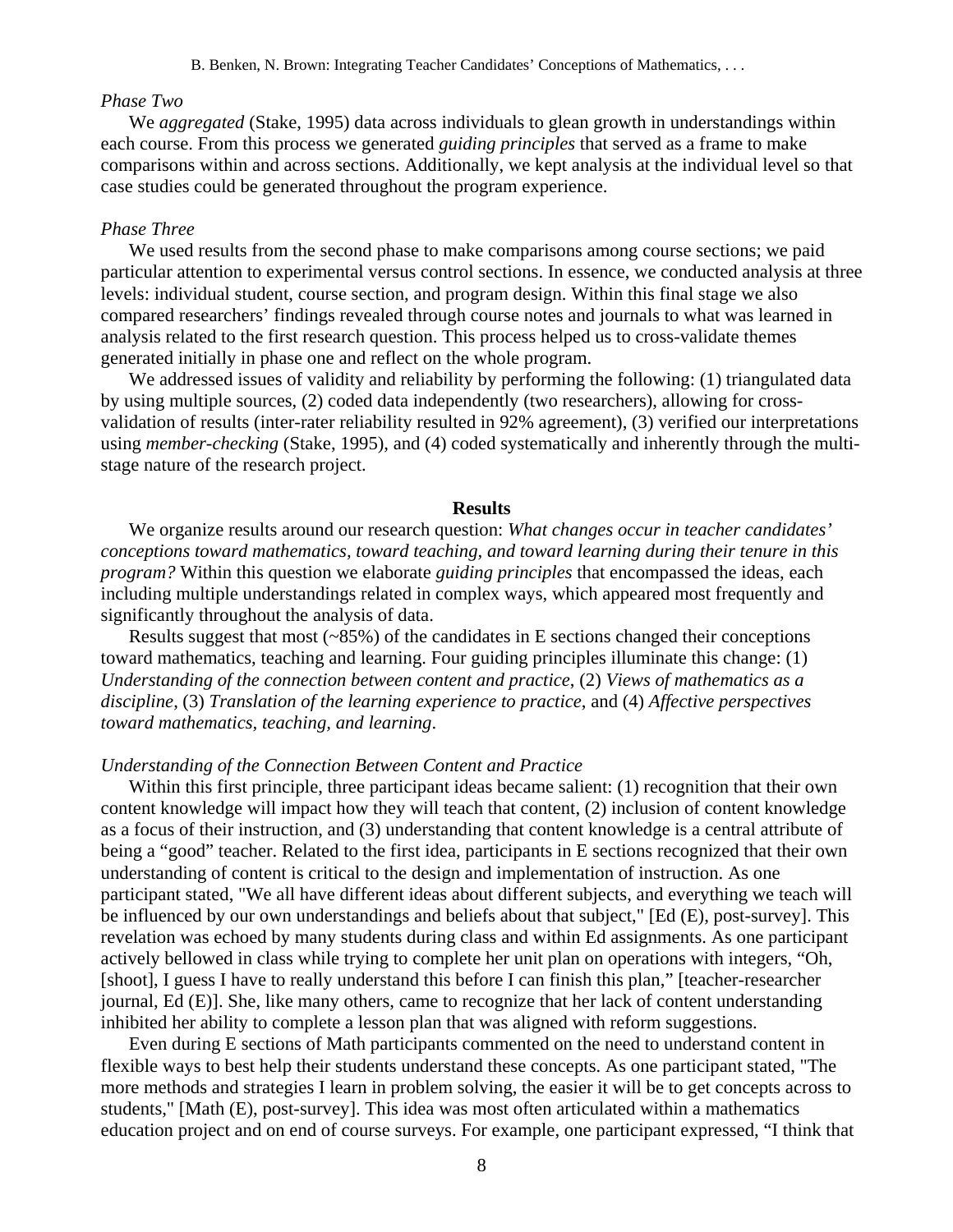since I have a better understanding of why certain things are done to solve a problem, I'll be able to teach it more effectively," [Math (E), post-survey]. Similarly, upon completing their intensive, mathematics education projects in the experimental Math sections, participants (87%) commented in project reflections that it was only through gaining a deeper understanding of concepts (e.g., division with fractions, modulo arithmetic, relationship between area and perimeter) that they were able to begin to think about how to facilitate students' learning of the same mathematical concepts.

Contrastingly, on end surveys in Ed and Math S sections, participants did not articulate the importance of understanding mathematical content as central to effective instruction. This finding was particularly evident among participants who were in S sections for both courses. For example, in response to the Ed end survey question, "Do you envision that how you will teach a subject will be influenced by the content of that subject?", typical responses included: "No, because we as teachers need to make all subjects fun," "Yes, if it is a subject or something I am more interested in, I will teach it more enthusiastically," and "Even the driest of content areas can be made interesting." What we find notable is that participants spoke more to the fun and interest aspects of teaching, rather than directly commenting on content knowledge, which is what the question addressed. These types of comments from S group participants suggest that they did not come to appreciate the important role that their own understandings of content can play in their practice, thereby indicating no change in perspective compared to beginning of course surveys. The small percentage (8%) of participants in S sections who did address content knowledge in post surveys did so at the beginning of course as well.

In addition to recognizing the importance of content understanding of the teacher in instruction, E section participants, particularly in the Ed course, also came to refer to their future students' understanding of content as being a primary goal of instruction. On early Ed course assignments in both S and E sections participants viewed the goal of a lesson to be to keep students "engaged," and "having fun." Their words reveal concern over students' motivation. Within the final project assignment in E sections, participants' comments included references to their students' understanding of content. As one participant noted, "I think that these lessons will give the students an understanding of what was really happening during World War II. The lessons go deeper into the truth about the Holocaust, rather than merely focusing on facts and dates." In her reflection she not only acknowledges her attention to students' understanding, but she also describes an understanding of historical themes as opposed to a superficial knowledge of facts. This statement, exemplary of many others, reveals growth in recognition of the importance of thinking about students' understanding in planning, as well as what level of understanding is expected by state expectations.

The third idea embedded in this principle is that by the end of Ed course activities in E sections, participants also saw content knowledge as being an important attribute of a "good" teacher. This reflected a dramatic change from themes during the beginning of all sections; most participants only referred to affective attributes, e.g., "caring" and "loves children." What we find compelling about this finding is the integration of content into the E section participants' views of what being a teacher embodies. Typically elementary education students think first about the *practical* aspect, or doing, of teaching, which is then separate from how they view themselves as teachers of children. Even with greater focus on teaching content in E sections, we were pleasantly surprised that many participants were able to integrate the experience in ways that allowed for a transformation in their personal view of themselves as teachers, and therefore what the role of a "good" teacher is. It became evident that this shift in view of the teacher corresponded with participants' ability to more fully conceptualize lessons around important mathematical concepts.

#### *Views of Mathematics as a Discipline*

The second principle conveys that participants changed their views of mathematics as a discipline. For example, many participants who understood mathematics as static and comprised of rules to be memorized later described mathematics as complex, changing, and open-ended. This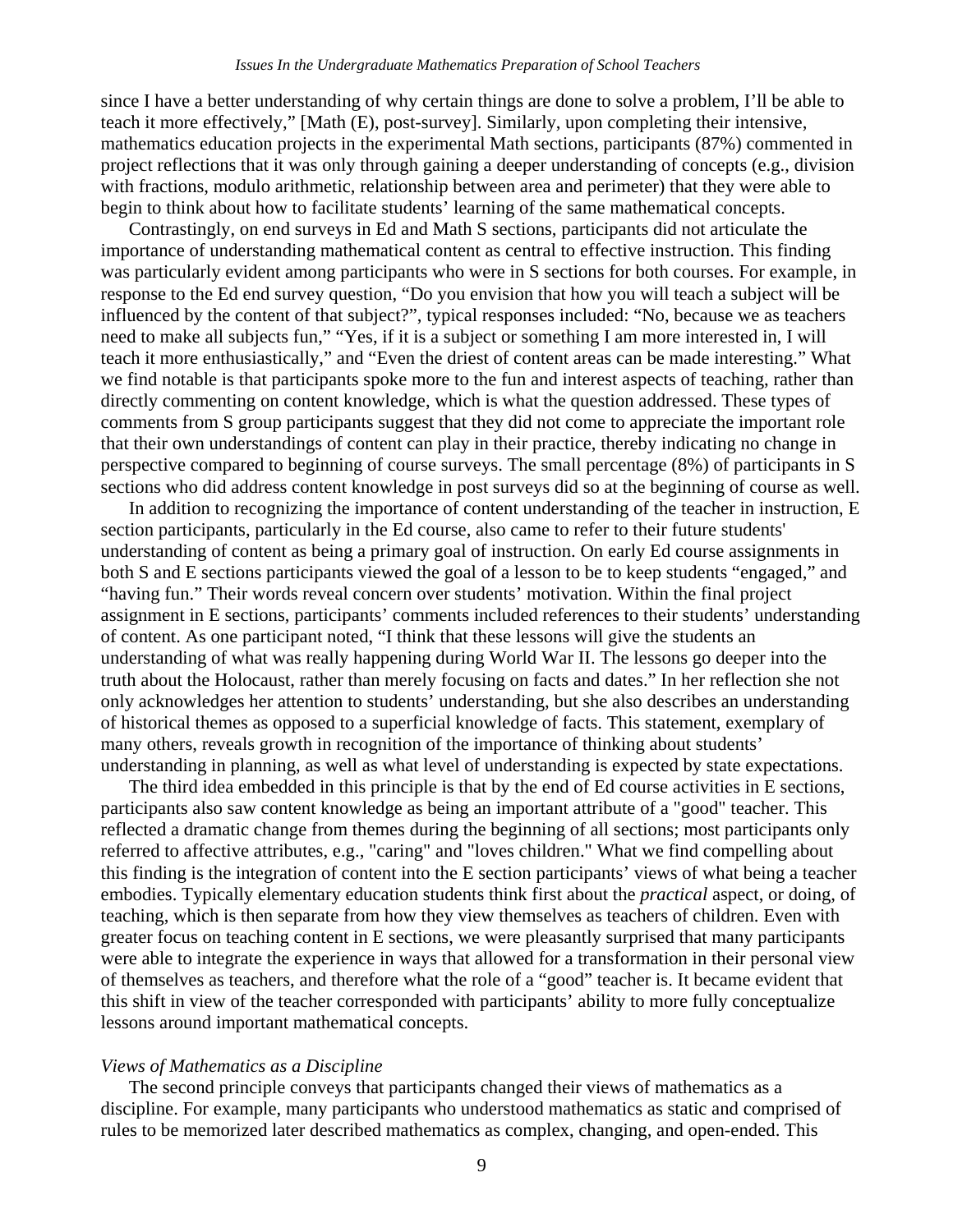reform perspective of mathematics premised course goals and activities in E sections. By the end of Math, almost all participants in E sections referred to mathematics as using multiple approaches and as necessary to solve problems in real-life situations. As one participant stated, "I now [after taking this course] realize there are different ways to approach problems," [Math (E), post-survey]. This participant conveys here that he now recognizes that there are multiple ways to solve problems; the focus is now on the process of finding a solution, rather than the answer. Echoing this view, another participant stated, "I learned that simple math that we learned in elementary school can be broken down into so many different ways to come up with answers because everyone has different methods to find answers," [interview]. Given E section participants' growth in content understandings that paralleled this expanded view of mathematics, as measured by a comparison of content exams, we concluded that these participants' enhanced content knowledge impacted their developing conceptions related to mathematics. Changes in conceptions were less evident in S sections, as measured by % of change on surveys, as well as growth in understandings on Math final exams.

Within S sections participants spoke less of mathematics as a problem-solving endeavor. One participant remarked that mathematics was computation, "because math is mainly computing numbers and variables," [Math (S), post-survey]. Another participant stated, "Math is numbers that if they are put together the correct way, they will give you a correct answer," [Math (S), post-survey]. As both quotations suggest, to most participants in S sections their views of mathematics had not moved beyond thinking of procedures, answers, and computation. This perspective is typical of elementary education students entering content courses. Our program explicitly addressed these views of mathematics, teaching and learning early and throughout. As a result, in E sections of Ed, participants questioned both their own content understandings and views of mathematics as a subject.

## *Translating the Learning Experience to Practice*

The third principle related to participants' realization that their learning experiences in the E Ed and Math sections were different than previous learning experiences and they intended to integrate what was modeled in their future practice. One example is *explanation* required by participants in Math E sections. Participants were required to explain their thinking about mathematical concepts both within class discussions and on assessments (e.g., project, exams). Data revealed that participants began articulating that they considered their ability to now explain mathematics as central to their future practice and would require their own students to explain the process of solving problems. As one participant noted on her end of course survey and elaborated during an interview, "This course was the first one that made me really think about mathematics. Trying to explain my thinking was difficult, but I now see that it is necessary to really understanding math. Although I don't think most elementary teachers do this, I hope to make my students explain their reasoning." This participant's comments exemplify what most E section participants came to realize: mathematics is solving problems and that teachers must scaffold this process.

Within Ed, E sections *focus on and use of authentic assessment* became an integral experience that participants then indicated they would translate to their future teaching. On early assignments and surveys, participants referred to "effort" and "positive student affect" as important considerations in creating assessments. Specifically, on a Likert-type scale [1-6] pre-survey question that asked, "Effort should be a major consideration when grading students," the mean score for all participants in Ed courses was 5. When asked this same question again on the end survey, the mean for participants in E sections decreased to 3. Simultaneously, on the question that asked, "To assess students' understanding it is important to observe them and listen to their conversations," E section participants' mean increased from 3 on the pre-survey to 5.8 on post. These findings suggest that some participants realized the multi-faceted and complex nature of assessment. Specifically, the means on these two questions reveal that E section participants' understanding that in their own practice they will need to make evaluations of students based on more than affective factors. End of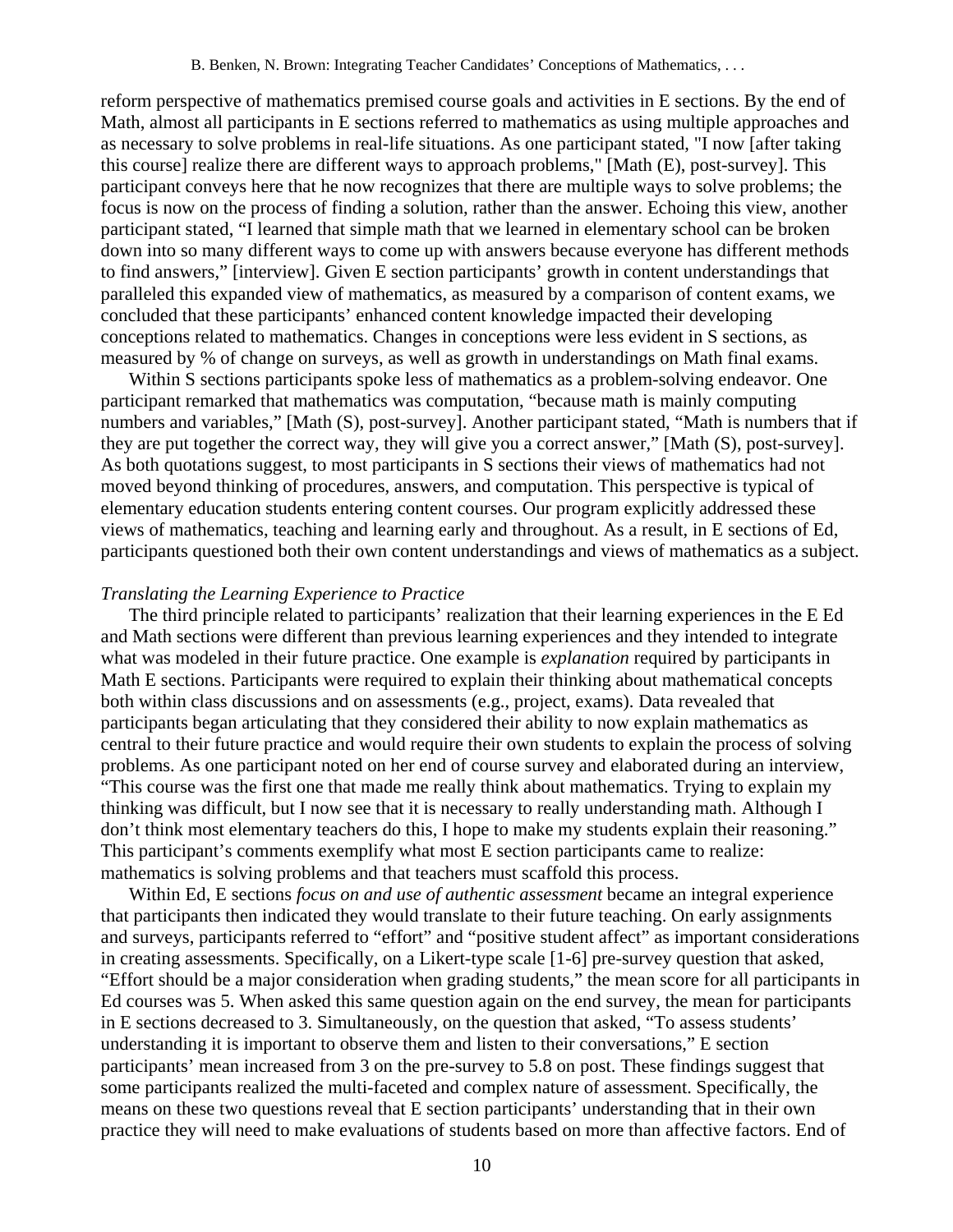survey comments to open-ended questions further reveal that some participants in experimental sections believed that students' content knowledge is part of their expanded view of assessment. As one participant expressed, "Assessment allows the teacher to determine if a concept is fully understood by a student before moving on to other concepts," [Ed (E), post-survey]. This statement reflects a more content-driven curriculum, which emphasizes the centrality of student learning.

### *Affective Perspectives Toward Mathematics, Teaching and Learning*

The final principle relates to how participants *felt* about mathematics and their ability to teach mathematics. It has been well documented that many elementary teachers suffer from mathematical anxiety, which can then impact how they teach (e.g., Weinstein, 1990). Our data echoes this finding; most participants in all sections expressed high levels of mathematical anxiety when entering the Math course. Common examples included, "Math is really hard and takes more effort to learn other subjects," [Math (E), pre-survey], and "Math is a phobia," [Math (S), pre-survey]. As these comments suggest, many participants in all sections communicated fear and a feeling of being overwhelmed when trying to do and be successful at mathematics. It was of interest to us that most of these participants simultaneously indicated that mathematical ability is an innate "gift," that some people either have or do not. Most participants (78%) considered themselves in the "do not" category and therefore had low self-esteem relative to their abilities. They therefore expressed doing mathematics as being a "difficult," "challenging," "scary," and "frustrating" endeavor.

It was not surprising that paralleling this finding was the indication from all participants that they were not confident in their ability to teach mathematics. Many participants expressed the decision to teach in the lower elementary grades, indicating their (albeit false) belief that they could avoid teaching mathematics altogether by leaning toward earlier grades. Comments such as, "I don't really need to understand fractions, because I'm going to be teaching kindergarten or first grade," [Math (E), teacher-researcher course notes], and "I don't need to do a math unit, because I'm going to teach kindergarten," [Ed (E), teacher-researcher journal], illustrate participants' perspectives relative to the relationship between a teachers' content knowledge and choices in practice. This finding relates to the first two principles as participants' fear toward mathematics resulted in avoidance of teaching mathematics, thus dictating professional choices. What we find problematic is that all of our students are certified to teach all subjects in grades K-5. The intent of the Highly Qualified mandates is that teachers have content understandings appropriate to teaching all grades within their certifications. We find it also of concern that embedded in participants' statements is the misconception that no mathematics work beyond perhaps knowing and counting numbers is taught within lower elementary grades.

Within E Math sections we made overt efforts to identify and address participants' anxieties and inaccurate perceptions toward mathematical ability. By the end of E sections, the majority of participants (95%) began expressing that they felt more confident in their ability to do, as well as teach, mathematics. Many specifically noted that understanding mathematics was a realistic goal.

By the end of the Ed course, participants in E sections began conveying the importance of a teacher's understanding of content on artifacts/surveys, again reinforcing movement toward their recognition of views explained in Principle One, namely that content knowledge is central to pedagogy. Data revealed that participants in E sections for both Ed and Math courses more clearly identified this change in perspective during interviews, suggesting that having more experience talking about and reflecting on these issues provided them the language to express their thinking.

## **Discussion**

Existing research has not sufficiently studied the programmatic benefit of early and joint integration of mathematical, pedagogical, and pedagogical content knowledge throughout an elementary teacher education experience. Teaching the same group of elementary education students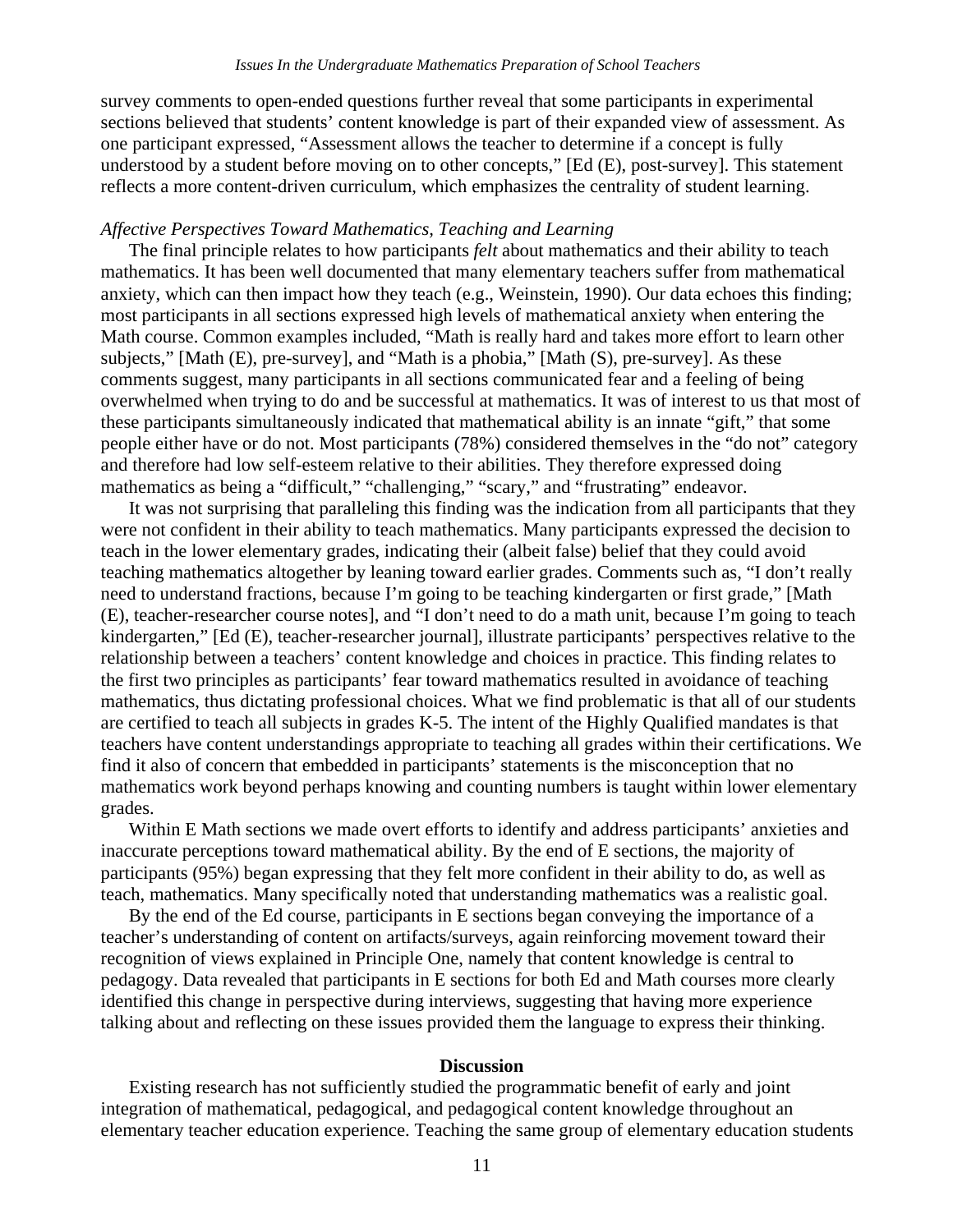throughout the program allowed us to uniquely integrate and examine the early professional development of teacher candidates. We began our work in response to two layers of concern within our teacher education program: new state and Federal demands for enhanced content knowledge, particularly in mathematics, and a desire to change teacher candidates' conceptions. While we did not change the course sequence structure of the existing program, our re-conceptualization provided a linked, clearly articulated framework that placed the connection between content and pedagogy as central.

Our findings describe the transformations in conceptions that occurred after prospective teachers experienced this integrated program. These changes manifested in three primary areas: (1) enhanced understandings of mathematics, (2) the translation of modeled experiences into ideas about future practice, and (3) changes in affective attitudes toward mathematics. All of these changes impacted participants' ability to understand the important role that what they know and believe about a subject, particularly mathematics, plays in their decision-making about practice. As a result of changes in conceptions these teacher candidates expressed an increased willingness to teach mathematics, greater recognition that mathematics is taught in lower elementary grades, a switch in focus of lessons to an understanding of content, and an integration of new content understandings in their lesson design. Changes in prospective teachers' conceptions are important to their future practice, because how teachers understand content and pedagogy impacts whether or not they can implement reform recommendations for best practice (e.g., Ball, Lubienski, & Mewborn, 2001; Stipek et al., 2001).

# *Believing in Myths*

As noted in *Results*, many participants began the program believing in many *myths* about mathematics, teaching, and learning. Barlow and Reddish (2006) speak to *mathematical myths* (e.g., "some people have a math mind and some don't," "there is a best way to do a math problem," and "math is not creative") in their article on preservice teachers' beliefs. As they accurately note, believing these myths can prove to be detrimental to learning both mathematics and how to teach mathematics. Our study expanded this work by also looking at prospective teachers' myths related to aspects of general pedagogy (e.g., being a good teacher means loving children) and learning (e.g., learning should be fun). For example, many of the participants in our study expressed that little mathematics, if any, is taught in lower elementary grades and that they can therefore avoid teaching mathematics, which they find to be difficult and frustrating to understand, by teaching in the lower grades. This myth, namely that content is not explicitly addressed in lower grades, served to act as a crutch for our students, helping them to avoid what they perceived to be a difficult learning situation. While teacher candidates in experimental sections gained content knowledge, confidence in their ability to do and teach mathematics, and experiences working with mathematics content expectations for lower elementary grades, remaining participants may have left our program with an inaccurate impression about school mathematics.

We believe that elementary teacher education must explicitly examine teacher candidates' knowledge and beliefs related to content and pedagogy and incorporate what is learned in individual courses, as well as overall program design. Specifically, more work is needed that explores programs that overtly challenge the plethora of myths that many elementary education students hold. It will be impossible for teachers to reach the level of competency profited by national reforms (e.g., NCTM, 2000) and mandates for content knowledge (e.g., No Child Left Behind, 2001) if they do not recognize content as existing in the curriculum, understand the central role that content knowledge plays in practice, and acknowledge that they must have flexible enough content understandings that will allow them to teach all content areas within all grades in their certification.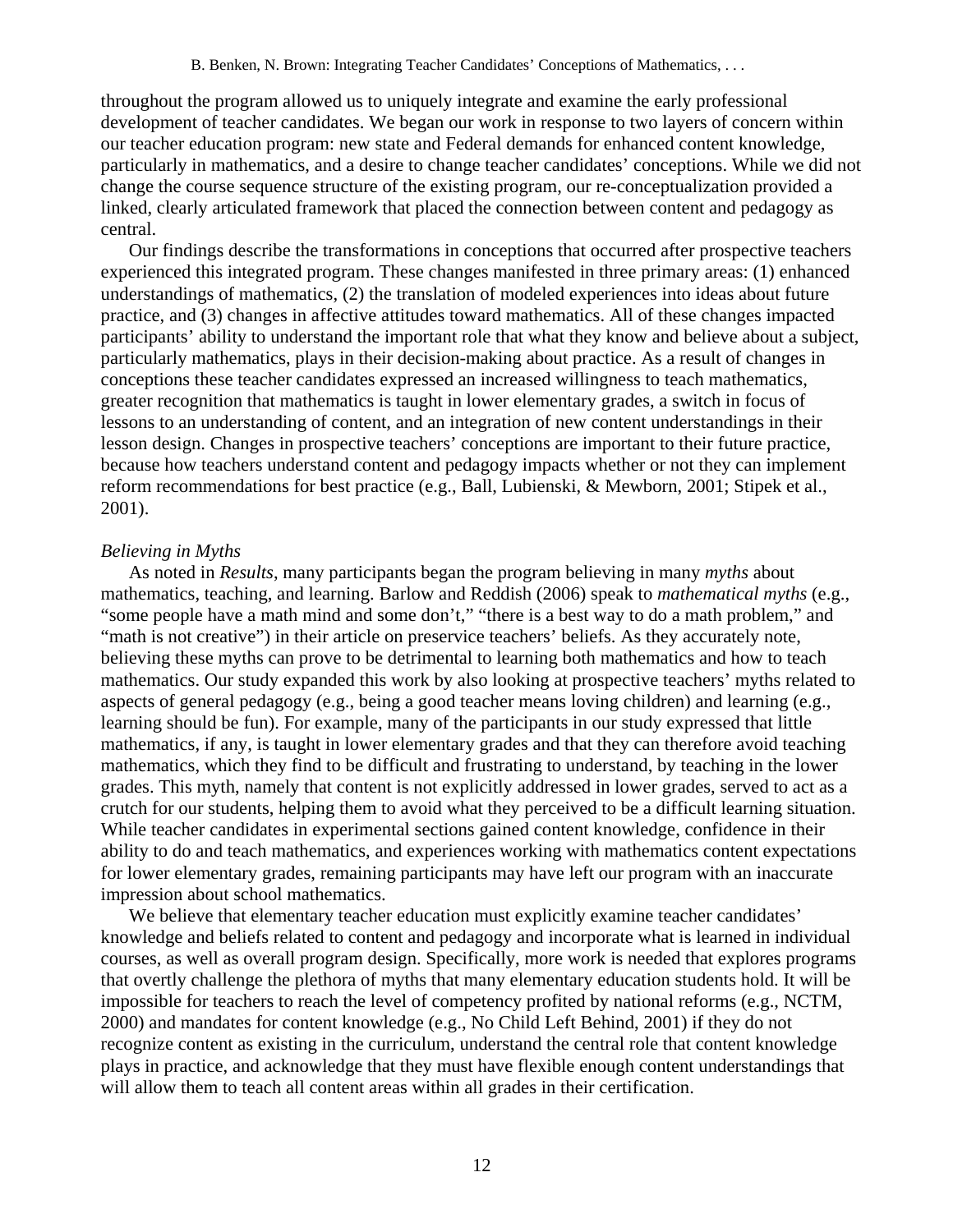# *Lessons Learned–Necessary Conditions*

Findings presented here will help to advance the conversation about how to prepare elementary teachers to teach content, specifically mathematics. This study suggests that integrated programs that combine non-traditionally connected units can facilitate changes in teacher candidates' conceptions. We were fortunate that certain university structures were already in place that helped to facilitate program connections and collegiality. Through this experience we learned that the process of making change within our elementary teacher education program was successful because it was supported on two levels–faculty and greater-university. Our project began as a ground-up process; we were two colleagues brainstorming about how to improve program. Our common theoretical framework provided a unified lens through which we developed a new approach to program design and parallel research study. The university had not identified the mathematics strand within the elementary education program as an area needing improvement; therefore, our vision and perseverance toward creating and implementing this project served as the primary impetus for change.

However, while our endeavors are notable, the implementation of our ideas could not have been possible without the support of many individuals within the university. For example, at the unit level, both of us received the academic freedom to make changes to courses, as well as support in distributing and collecting artifacts for data collection. Additionally, one of the researcher-authors of this paper holds a joint appointment in both a school of education and department of mathematics. This existing, visionary structure provided an immediate vehicle through which we could easily collaborate, link program goals, as well as communicate with faculty and administrators in both units.

What we also learned was that when programs are purposely designed to understand and address students' thinking about content and pedagogy early and connectedly in a program, changes can be made in mathematical conceptions that will ideally lead to conceptually based teaching. Our shared belief that content and pedagogy are both necessary and share an important relationship to each other and future practice was evident in the design of all experimental section assignments, discussions, and in-class assessments. This approach extends the work of Ball and colleagues (2001, 2005), as it explicitly addresses elementary education students' concern over issues of general pedagogy (e.g., loving children, caring for students' needs, making learning fun) and incorporates this realization into the design of program. As Sztajn (2003) found in his study of practicing elementary teachers, "Teachers' values and expectations are connected to their perceptions of students' lives and needs," (p. 71). While teachers try to provide students with what they believe is best for their students, teacher education programs must help them to understand the importance of integrating content knowledge into their teaching conceptions. Studies that include observations of practicum experiences within integrated programs would further this work by investigating exactly what types of support prospective teachers need as they begin their practice with enhanced conceptions.

We believe that the words *early* and *connectedly* are also critical. As research suggests, change takes time. Teacher candidates must begin to experience this approach early in their coursework, as well as consistently throughout the mathematics strand. As noted in the discussion of the fourth principle, participants in the E/E subset of the study more fully articulated their recognition of the connection between content and practice, which reflected our overarching program goal. This finding suggests that the consistency of framework appeared to play a crucial role in participants' growth in understandings. What must still be explored is how to establish this type of university structure that we found to be necessary to achieve our program goals. This research provides an important contribution to existing teacher education literature as it examines the outcomes of a historically unique program that has placed at the forefront the reality of current mandates related to mathematical content knowledge and reform-oriented teaching expectations for teachers.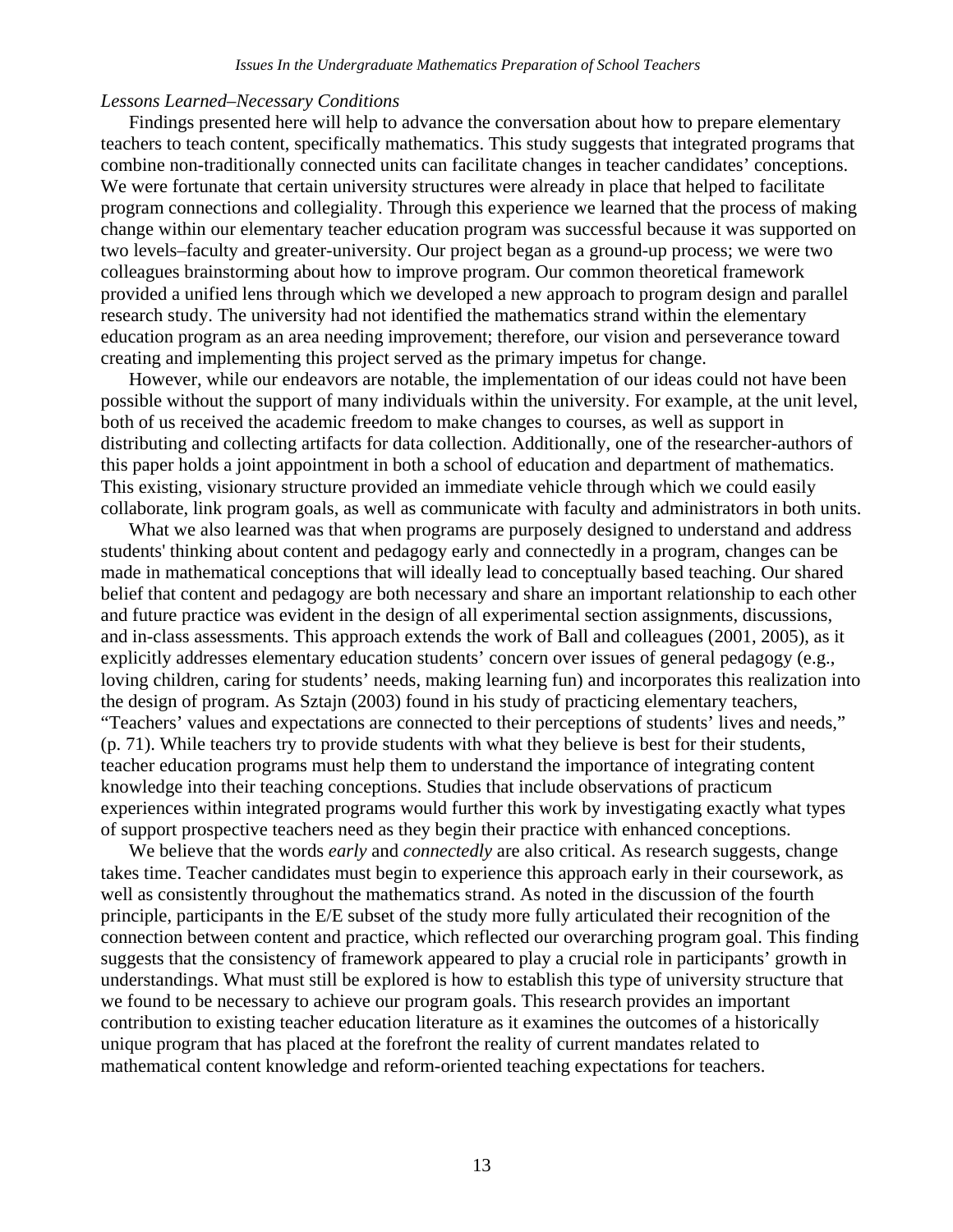B. Benken, N. Brown: Integrating Teacher Candidates' Conceptions of Mathematics, . . .

# **References**

- Ambrose, R. (2004). Initiating change in prospective elementary teachers' orientations to mathematics teaching by building on beliefs. *Journal of Mathematics Teacher Education, 7*(2), 91-119.
- Anderson, C. W. (1989). The role of education in the academic disciplines in teacher education. In A. Woolfolks (ed.), *Research perspectives on the graduate preparation of teachers* (pp. 88-107). Englewood Cliffs, NJ: Prentice Hall.
- Ball, D. L., Hill, H. C., & Bass, H. (2005). Knowing mathematics for teaching: Who knows mathematics well enough to teach third grade, and how can we decide? *American Educator*.
- Ball, D., Lubienski, S., & Mewborn, D. (2001). Mathematics. In V. Richardson (Ed.), *Handbook of research on teaching* (4th ed., pp. 433–456). Washington, DC: American Educational Research Association.
- Barlow, A. T., & Reddish, J. M. (2006). Mathematical myths: Teacher candidates' beliefs and the implications for teacher educators. *The Teacher Educator, 41*(3).
- Borko, H. (2004). Professional development and teacher learning: Mapping the terrain. *Educational Researcher, 33*(8), 3-15.
- Borko, H., Davinroy, K. H., Bliem, C. L., & Cumbo, K. B. (2000). Exploring and supporting teacher change: Two third-grade teachers' experiences in a mathematics and literacy staff development project. *The Elementary School Journal, 100*(4), 273-305.
- Borko, H., & Putnam, R. T. (1996). Learning to teach. In D. C. Berliner & R. C. Calfee (Eds.), *Handbook of educational psychology* (pp. 673–708). New York: Simon & Schuster Macmillan.
- Darling-Hammond, L. (2000). Teacher quality and student achievement. *Educational Policy Analysis Archive, 8*(1), Retrieved October 2, 2005, from http://epaa.asu.edu/epaa/v8n1.
- Darling-Hammond, L., & Youngs, P. (2002). Defining "highly qualified teachers": What does "scientifically-based research" actually tell us? *Educational Researcher, 31*(9), 13-25.
- Frykholm, J. (2000). A missing piece in secondary mathematics teacher education. *Focus on Learning Problems in Mathematics*, *22*(1), 27-44.
- Hiebert, J., Morris, A. K., & Glass, B. (2003). Learning to learn to teach: An "experiement" model for teaching and teacher preparation in mathematics. *Journal of Mathematics Teacher Education, 6*(3), 201-222.
- Hill, H. C., Rowan, B., & Ball, D. L. (2005). Effects of teachers' mathematical knowledge for teaching on student achievement. *American Educational Research Journal, 42*(2), 371-406.
- Hubbard, P., & Abell, S. (2005). Setting sail or missing the boat: Comparing the beliefs of preservice elementary teachers with and without an inquiry-based physics course. *Journal of Science Teacher Education, 16*(1), 5-25.
- Ishler, R. E., Edens, K. M., Berry, B. W. (1996). Elementary Education. In V. Richardson (Ed.). *Teacher change and the staff development process*, pp. 159-180. New York: Teachers College Press.
- Kagan, D. M. (1992). Implications of research on teacher belief. *Educational Psychologist, 27*(1), 65- 90.
- Lloyd, G., & Wilson, M. R. (1998). Supporting innovation: The impact of a teacher's conceptions of functions on his implementation of a reform curriculum. *Journal for Research in Mathematics Education, 29*(3), 248–274.
- Ma, L. (1999). *Knowing and teaching elementary mathematics: Teachers' understanding of fundamental mathematics in China and the United States*. Mahwah, NJ: Erlbaum.
- National Council of Teachers of Mathematics. (2000). *Principles and standards for school mathematics*. Reston, VA: National Council of Teachers of Mathematics.